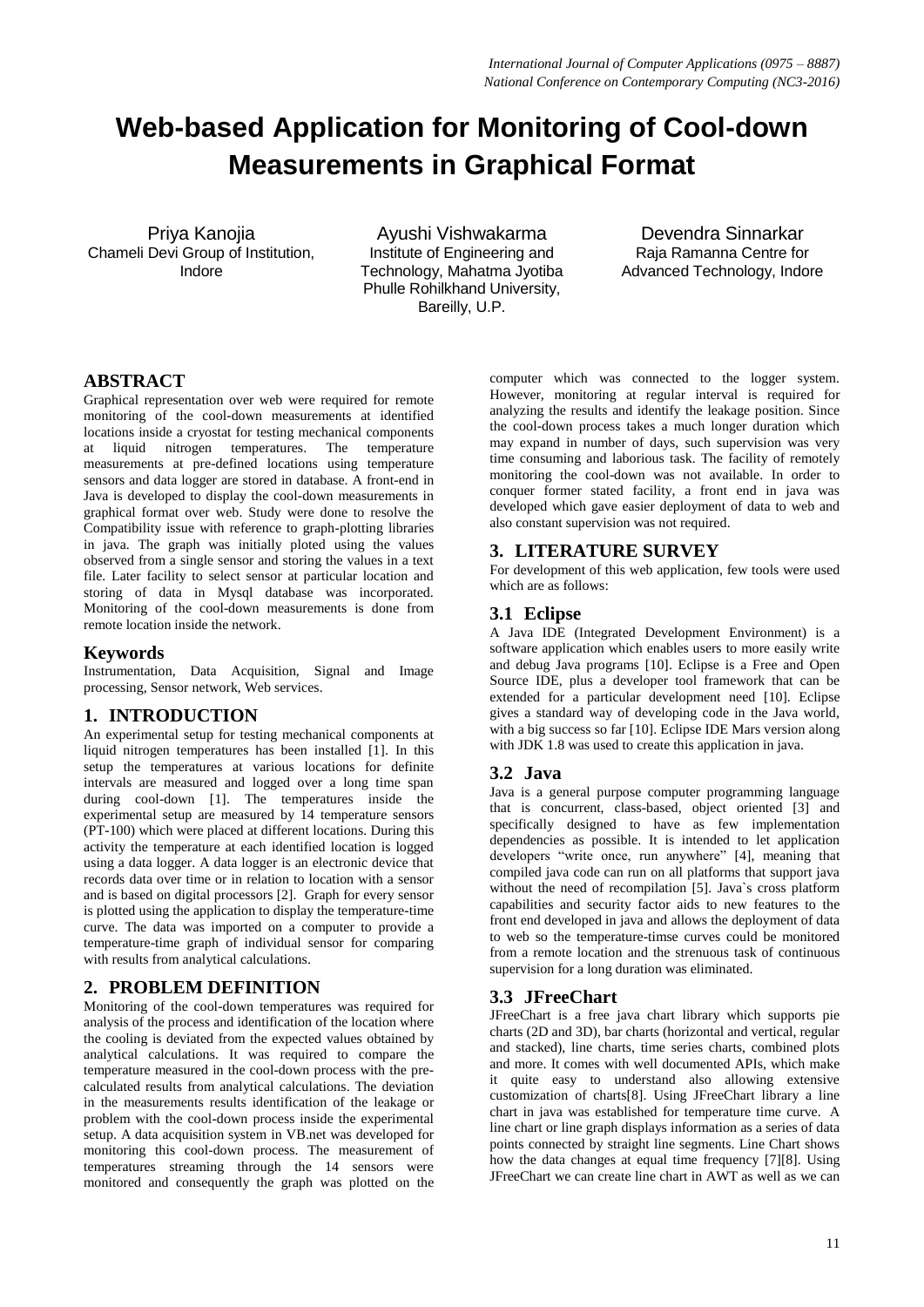save the graph as an JPEG image. JFreeChart version 1.0.19 was used to generate the line charts in Ecilpse IDE.

#### **3.4 Mysql**

My SQL is an open source relational database management system. SQL stands for structured query language. A standardized JDBC connector was used to enact the connection between Java IDE Ecilpse and MySql database.

## **3.5 Logger**

Temperature sensors (PT-100) with 4 wire measurement provision were installed at defined locations on thermal shield. Electrical feedthroughs were used to bring sensor connections out of the experimental setup. HIOKI made LR8400 data logger is used to interface the sensors with the computer [6].

#### **4. DEVELOPMENT**

An experimental setup for testing mechanical components at liquid nitrogen temperatures has been installed. A data acquisition system was developed to record, visualize and analyze temperature at different locations inside the experimental setup. The temperature trend at fourteen predefined locations inside the setup was recorded. Continuous monitoring during the cool-down process was not possible as it runs for longer duration and remote monitoring facility was not available.

The real-time temperature data is being acquired at user set interval, and superimposed on the pre-calculated results from analytical calculations at the same location on the screen for comparison. Few experimental trials related to cool down performance of thermal shield have been performed. To overcome from the problem of monitoring from remote location, a Java based web application was developed using Ecilpse IDE Mars, Java, JFreeChart and Mysql. Open source tools like JFreeChart and Mysql were used in development of this application, which has its own additional benefits[11].

Initially the time and corresponding temperature acquired during the cool-down process was stored in a text file after logging. The application for graphical representation of cooldown measurement is developed in java using JFreeChart library tools. The development was started using JDK (Java Development Kit) 1.5 along with JFreeChart 1.0.18. During execution of the application, a lot of library exceptions occurred which concluded to incompatibility of the version of JDK and JFreeChart library. Later, a new version for both JDK (JDK 1.8) and JFreeChart (1.0.19) was used as library in Ecilpse IDE. The java application was successfully executed for cool-down process measurement and the line chart of temperature against time was plotted. The data available from logger was stored in a text file and later the application software plots the graph for the values from the file. It was further enhanced with storing the data in Mysql database for future enhancements and report generation. The required JDBC driver was added in the Ecilpse library to include the feature of utilization of Mysql database instead of reading the data from a text file. The 14 temperature sensors placed inside the experimental setup at different locations record the temperature at each interval and pass the values to the data logger. The data was stored in Mysql database either using USB port or Ethernet port. The developed java application read the data from the Mysql database and plot the graph. The database is updated at regular time intervals. The facility to store the graph in JPEG image format was also provided to the user. The application also provide display of the resulting plot of the line chart on the AWT window instead of saving it as a JPEG image file. The application was executed with the real time logger data and cool-down measurement graph was obtained successfully on web at remote location from the experimental setup.

The graph were plot using JFreeChart library. User has the facility to zoom-in, zoom-out and print the graph. Also the facility to change the axis length and saving the graph in desired image format was provided to the user.



**Fig 1: Flow of Data during the cool-down process**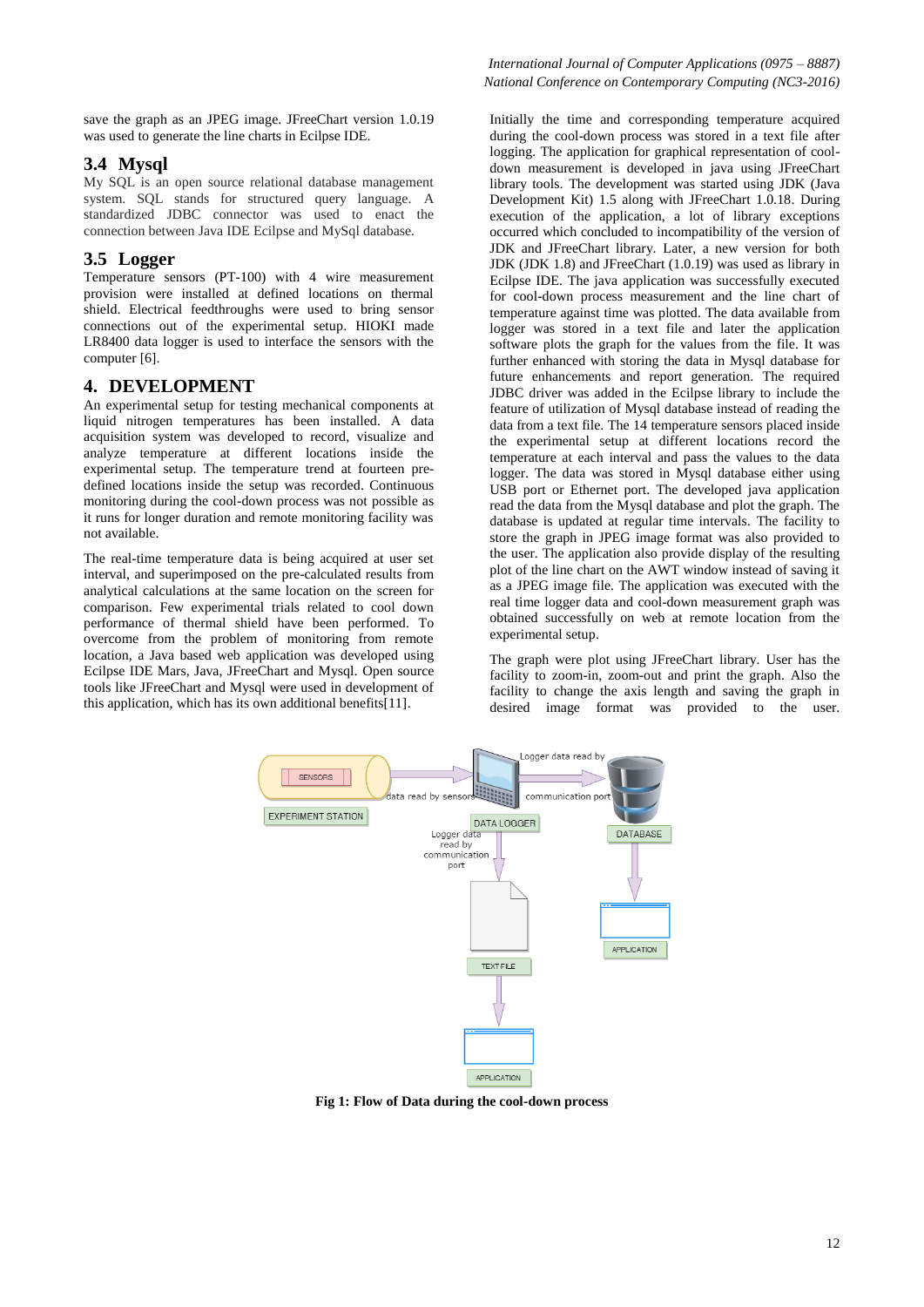

**Fig 2: Selecting Sensor for Graph Display**

#### *International Journal of Computer Applications (0975 – 8887) National Conference on Contemporary Computing (NC3-2016)*

The results from analytical calculations at the pre-defined locations are compared with the observed data and variation was recorded. The system provide facility to graphically visualize the data of selected location on web for remote monitoring. Any temperature variation gives useful feedback for modifying experimental setup or making corrections in the assumptions made for the pre-calculations. The presented work aims to describe the remote monitoring of the cooldown process on web and comparison of the observed values with the results from analytical calculations.



**Fig 3: Temperature – Time Graph of a sensor**

# **5. CONCLUSION**

In this work, the graphical representation of the measured temperatures at definite intervals are shown on web application which were observed over a long time span process of cool-down inside the cryostat for testing mechanical components at liquid nitrogen temperatures. Temperatures at pre-identified locations were logged and the values were stored in mysql database. Web based monitoring of the cool-down process was provided with temperature verses time graph for individual sensor. This facilitates remote monitoring of the cool-down process in graphical format which were customized as per user requirement. In future, this application may be enhanced for plotting of observed values for all the sensors in a single screen. The application may be further developed to plot the online values of the cool-down measurements for real-time monitoring.

## **6. ACKNOWLEDGMENTS**

Our thanks to the experts from the Cryomodule Cryo-module Engineering Lab and Laser Electronics Support Division of Raja Ramanna Centre for Advanced Technology who have

guided and provide the facility towards development of the system.

#### **7. REFERENCES**

- [1] Prashant Khare et al. 2015. Design of a standalone Cryomodule for 650 MHz SCRF cavities of ISNS: New concepts and experimental results. In Proceeding of Indian Particle Accelerator Conference, TIFR, Mumbai.
- [2] Wikipedia, https://en.wikipedia.org/wiki/Data\_logger.
- [3] Gosling, James; Joy, Bill; Steele, Guy; Bracha, Gilad; Buckley, Alex (2014).The Java Language Specification (Java SE 8 ed.).
- [4] Gosling, James; Joy, Bill; Steele, Guy; Bracha, Gilad; Buckley, Alex (2014). The Java Language Specification (PDF) (Java SE 8 ed.).
- [5] 1.2 Design Goals of the Java Programming Language*. Oracle. 1999-01-01*. Retrieved 2013-01-14*.*
- [6] PAMUNGKAS, Agung Putra, Kenji HATOU, and Tetsuo MORIMOTO. "Evapotranspiration model